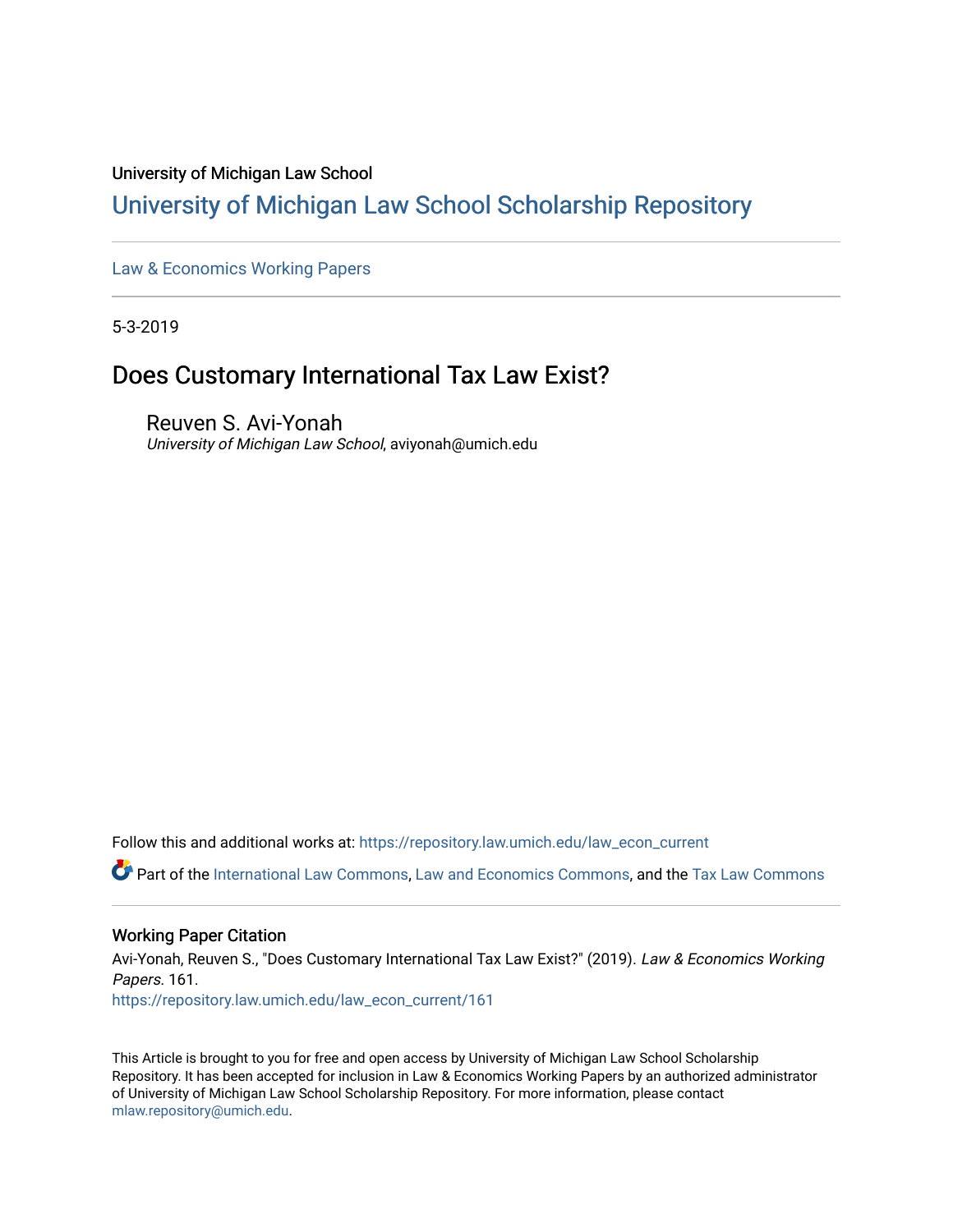### **DRAFT 5/3/19**

### **DOES CUSTOMARY INTERNATIONAL TAX LAW EXIST?**

#### **Reuven Avi-Yonah1**

#### **ABSTRACT**

Customary international law is law that "results from a general and consistent practice of states followed by them from a sense of legal obligation." "International agreements create law for states parties thereto and may lead to the creation of customary international law when such agreements are intended for adherence by states generally and are in fact widely accepted." Does customary international law (CIL) exist in tax? There are over 3,000 bilateral tax treaties, and they are about 80% identical to each other, but do they create CIL that binds in the absence of a binding treaty, like for example the Vienna Convention on the Law of Treaties binds the US, which has not ratified it? This chapter will argue that the answer is yes, using four examples: jurisdiction to tax, the permanent establishment (PE) threshold, the arm's length standard, and non-discrimination.

 $1$  Irwin I. Cohn Professor of Law, the University of Michigan.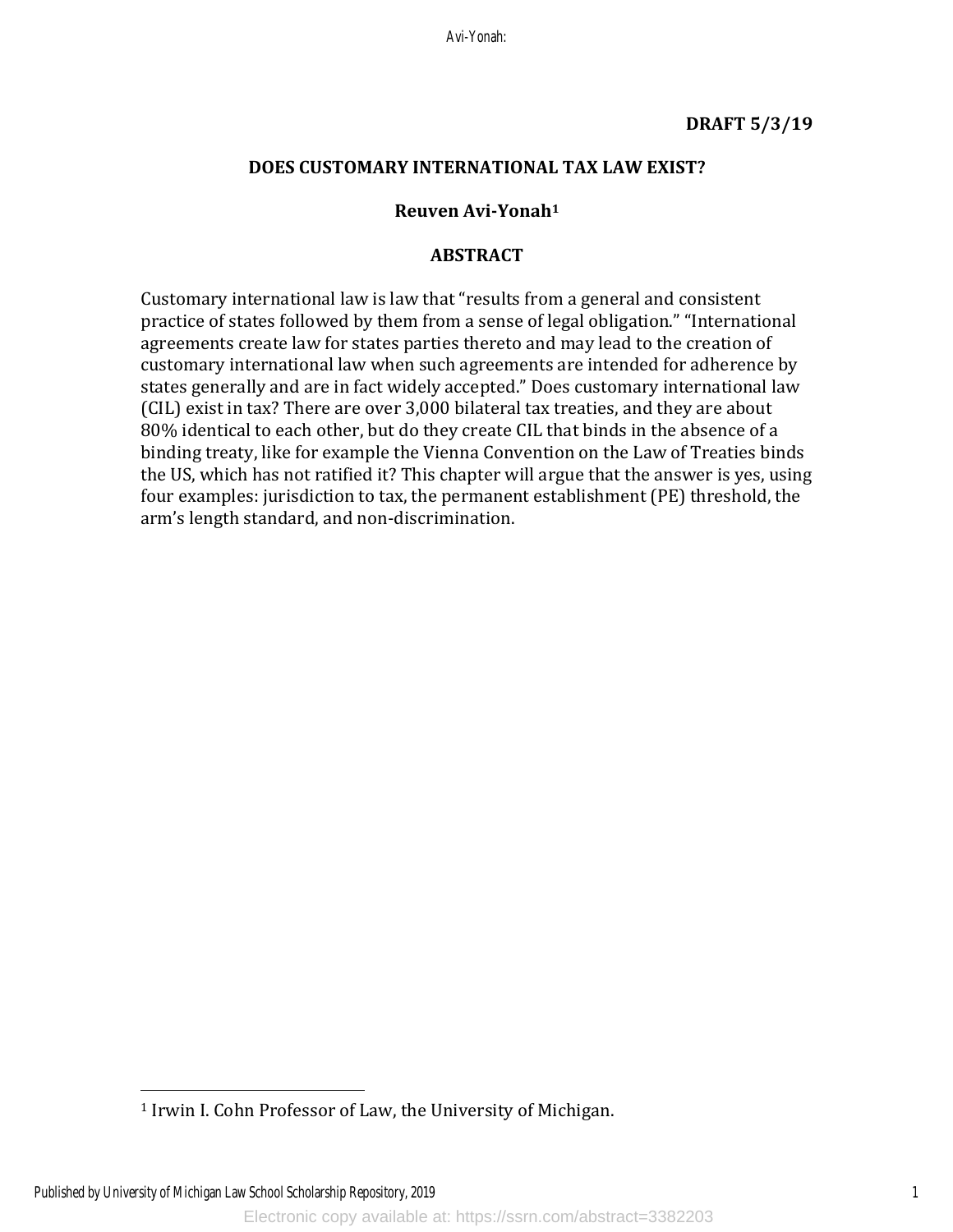## **1. Introduction**

Customary international law is law that "results from a general and consistent practice of states followed by them from a sense of legal obligation."<sup>2</sup> "International agreements create law for states parties thereto and may lead to the creation of customary international law when such agreements are intended for adherence by states generally and are in fact widely accepted."3 Does customary international law (CIL) exist in tax? There are over 3,000 bilateral tax treaties, and they are about  $80\%$  identical to each other,<sup>4</sup> but do they create CIL that binds in the absence of a binding treaty, like for example the Vienna Convention on the Law of Treaties binds the US, which has not ratified it? This chapter will argue that the answer is sometimes yes, using four examples: jurisdiction to tax, the permanent establishment (PE) threshold, the arm's length standard (ALS) and nondiscrimination.

# **2. Jurisdiction** to Tax.

There are two widely accepted bases of jurisdiction to tax: residence and source, which are the tax law equivalents of nationality and territoriality, the two bases of jurisdiction in international law. For a country to have the right to tax income, that income must either belong to a resident, since residents may be taxed on worldwide income, or it must have a source in the taxing country, since a country may tax non-residents on income sourced within it. See, for example, Internal Revenue Code (IRC) sections 1 and 11 (imposing world-wide taxation on US resident individuals and corporations) and IRC sections  $2(d)$  and  $11(b)$  (limiting such taxation to USsource income for non-resident individuals and corporations respectively).

The problem with these limits on jurisdiction to tax is that a resident can easily form a non-resident corporation and earn foreign source income through that corporation, which means that the income is not subject to current tax since it is neither income of a resident nor from a domestic source. This problem is particularly acute for a country like the US, which (a) defines residence of corporations mechanically by reference to place of incorporation, (b) allows taxpayers to choose which foreign entities are recognized as corporations, and  $(c)$ generally respects the separate status of corporations and shareholders.

 $2$  Rest. 3rd (For. Rel.) sec.  $102(2)$ .

<sup>&</sup>lt;sup>3</sup> Rest. 3rd (For. Rel.) sec. 102(3).

<sup>&</sup>lt;sup>4</sup> Ash, Elliott and Marian, Omri Y., The Making of International Tax Law: Empirical Evidence from Natural Language Processing (January 11, 2019). UC Irvine School of Law Research Paper No. 2019-02. Available at SSRN: https://ssrn.com/abstract=3314310.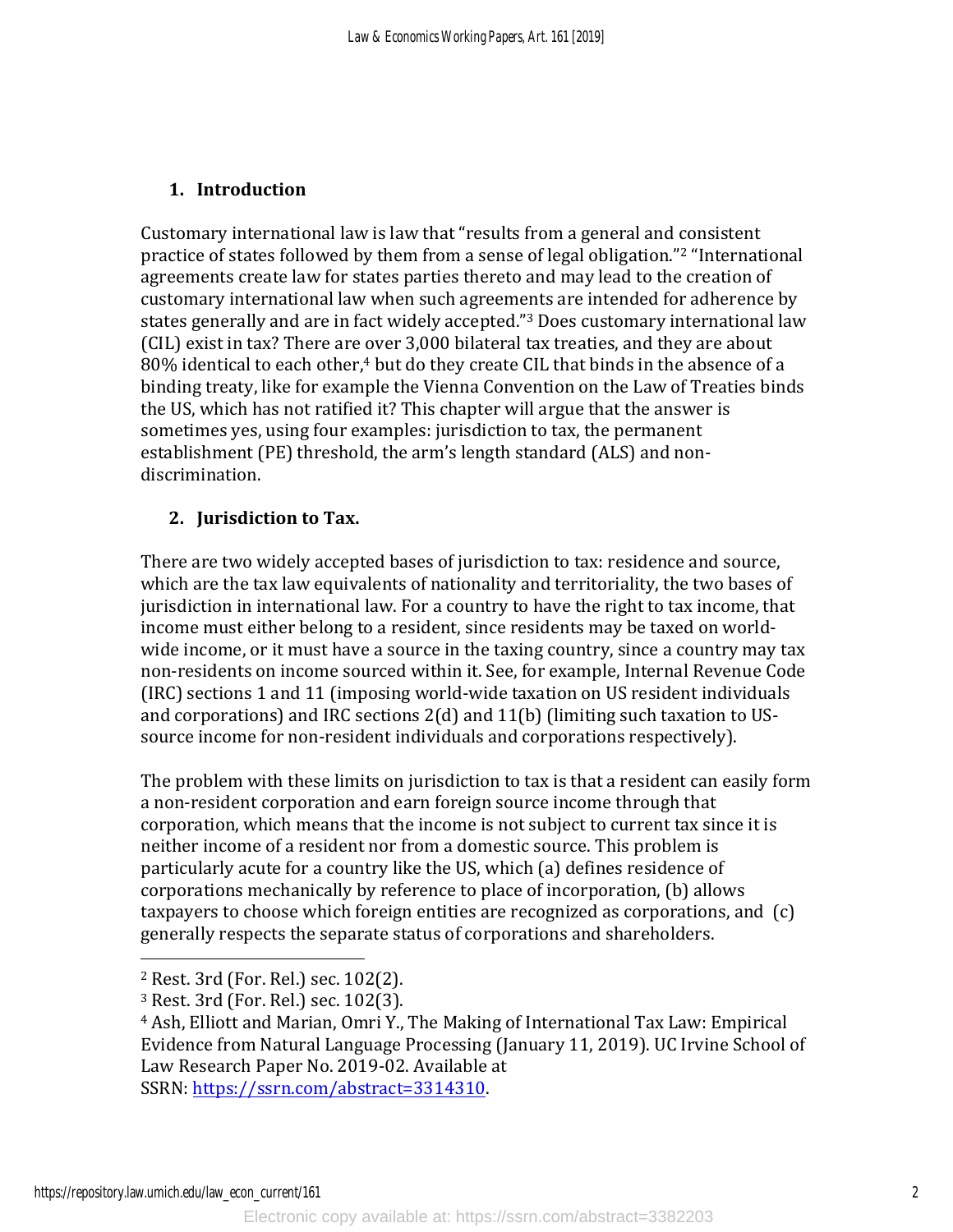In the 1930s, this state of affairs led the US to consider whether it could tax a foreign corporation controlled by US residents on foreign source income. At the time, there were very few tax treaties, so the jurisdictional limit was not treaty based (and in addition, under the US Constitution Congress can override treaties). Nevertheless, the US chose not to challenge the jurisdictional limit, suggesting that it regarded itself bound by it because most countries practiced it out of a sense of legal obligation. The fact that the foreign corporation was controlled by a US resident meant that the US could have collected any tax imposed on the foreign corporation by putting a lien on the controlling shareholders' assets, so the issue was not a practical limit but a legal one.

The context was a series of Congressional hearings that revealed that rich Americans were using "incorporated pocketbooks" offshore to avoid US tax on their income. For example, Jacob Schick, the inventor of the Schick disposable razor, transferred his patent to it to a Bermuda corporation that accumulated the royalties; Schick later proceeded to retire to Bermuda, gave up his US citizenship, and lived on the accumulated tax-free profits.

To address this problem, the US adopted in 1937 a rule that taxed shareholders in "foreign personal holding corporations" (FPHCs). A FPHC was defined as a foreign corporation controlled (over 50% by vote) by five or fewer U.S. resident individuals, and whose income was over 60% passive (since passive income was considered easier to shift than active income). At the same time, the US adopted a similar rule for "personal holding corporations" (PHCs). A PHC was defined identically to the FPHC, but was a domestic corporation (at the time, like today, it was advantageous for the rich to earn passive income through PHCs because the corporate rate was about half the top individual rate).

Why were there two different rules, one for PHCs and the other for FPHCs? The only difference was that PHCs were domestic (resident) and FPHCs were foreign (nonresident). The reason can be seen in the taxing mechanism: PHCs were taxed at the corporate level at the top individual rate, but FPHCs were not taxed at all. Instead, the US taxed the US shareholders on a deemed dividend of the accumulated passive income of the FPHC. The reason was that the US considered it a breach of international law to tax a non-resident on foreign source income, since there was neither residence nor source jurisdiction. And since there was no controlling treaty, the international law involved had to be CIL.

The deemed dividend rule was upheld by Judge Frank of the Second Circuit without paying any attention to its international law implications.<sup>5</sup> And yet, it clearly represented a major expansion of US residence taxing jurisdiction, since taxing a

<sup>&</sup>lt;sup>5</sup> Eder v. Commissioner, 138 F.2d 27 (1943). Although, of course, even if he had paid attention, he would have upheld it, since Congress can override CIL as well as treaties by legislation.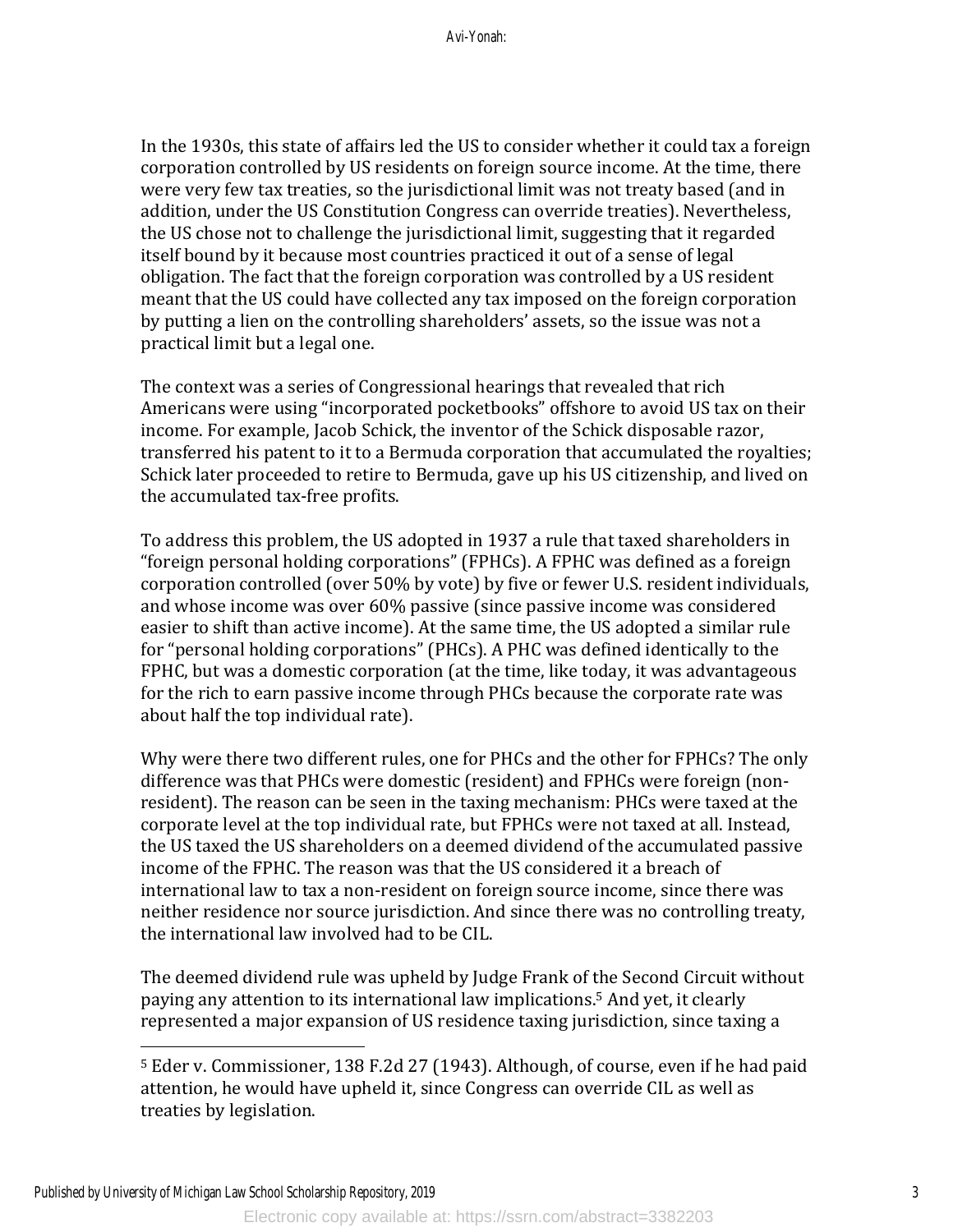deemed dividend is economically equivalent to taxing a foreign corporation directly on foreign source income. It could certainly be argued in 1943 that this rule was a breach of international law, just like Judge Hand's *Alcoa* decision (1945), which invented the effects doctrine, was likewise arguably a breach of international law.

The impact of the deemed dividend rule was greatly expanded when the Kennedy administration decided in 1961 to propose applying the same rule to all income of corporations that are over  $50\%$  controlled by large  $(10\%$  by vote each) US shareholders, i.e., to subsidiaries of US multinationals (CFCs). Ultimately, this resulted in the enactment in 1962 of "Subpart F" which applied the deemed dividend rule to certain types of income (mostly passive income) of all CFCs.<sup>6</sup> Again, there was no international law challenge to the deemed dividend rule. Instead, other countries began to copy the CFC regime: Germany (1972), Canada  $(1975)$ , Japan  $(1978)$ , France  $(1980)$ , the UK  $(1984)$  and others. Currently, there are over 30 countries with CFC rules, and the number is likely to increase, since every EU member state now has to have CFC rules. Thus, it would seem that the CFC concept has arguably become part of CIL, just like the expansion of territorial jurisdiction over international waters rapidly changed international law from the 1970s onward.

Even more striking is the fact that many of the countries adopting the CFC rule abandoned the deemed dividend idea, which can lead to significant difficulties in practice, in favor of direct taxation of the CFC- i.e., direct taxation of a foreign corporation on foreign source income just because it is controlled by residents. See, e.g., Sweden, France. Thus, the jurisdictional rule has been changing and no longer seems to require a deemed dividend. Indeed, the IRS itself has adopted this view, because it now believes that the PHC regime, as well as the older accumulated earnings tax regime, both apply directly to foreign corporations even though their effect is to tax the corporation on foreign source income. This is particularly striking for PHCs, because it was so clear in 1937 that the U.S. had no jurisdiction to tax foreign corporations on foreign source income that Congress did not bother to specify that a PHC could not be a foreign corporation (while at the same time adopting the parallel FPHC regime explicitly for foreign corporations). Now this oversight enables the IRS to argue that under the new understanding of jurisdictional limits, the PHC rules apply to foreign corporations.

Claiming that nationality jurisdiction applies to foreign corporations just because they are controlled by nationals is a striking departure from ordinary international law. Compare, for example, the oft recurring disputes about the extraterritorial application of international sanctions. In both the *Fruehauf* (1965) and *Sensor* (1982) cases, the foreign courts explicitly rejected U.S. claims to require foreign subsidiaries of US multinationals to obey US sanctions aimed at China and the USSR,

 $6$  IRC sections 951-960. The deemed dividend rule is still with us, since it was used as the basis of GILTI.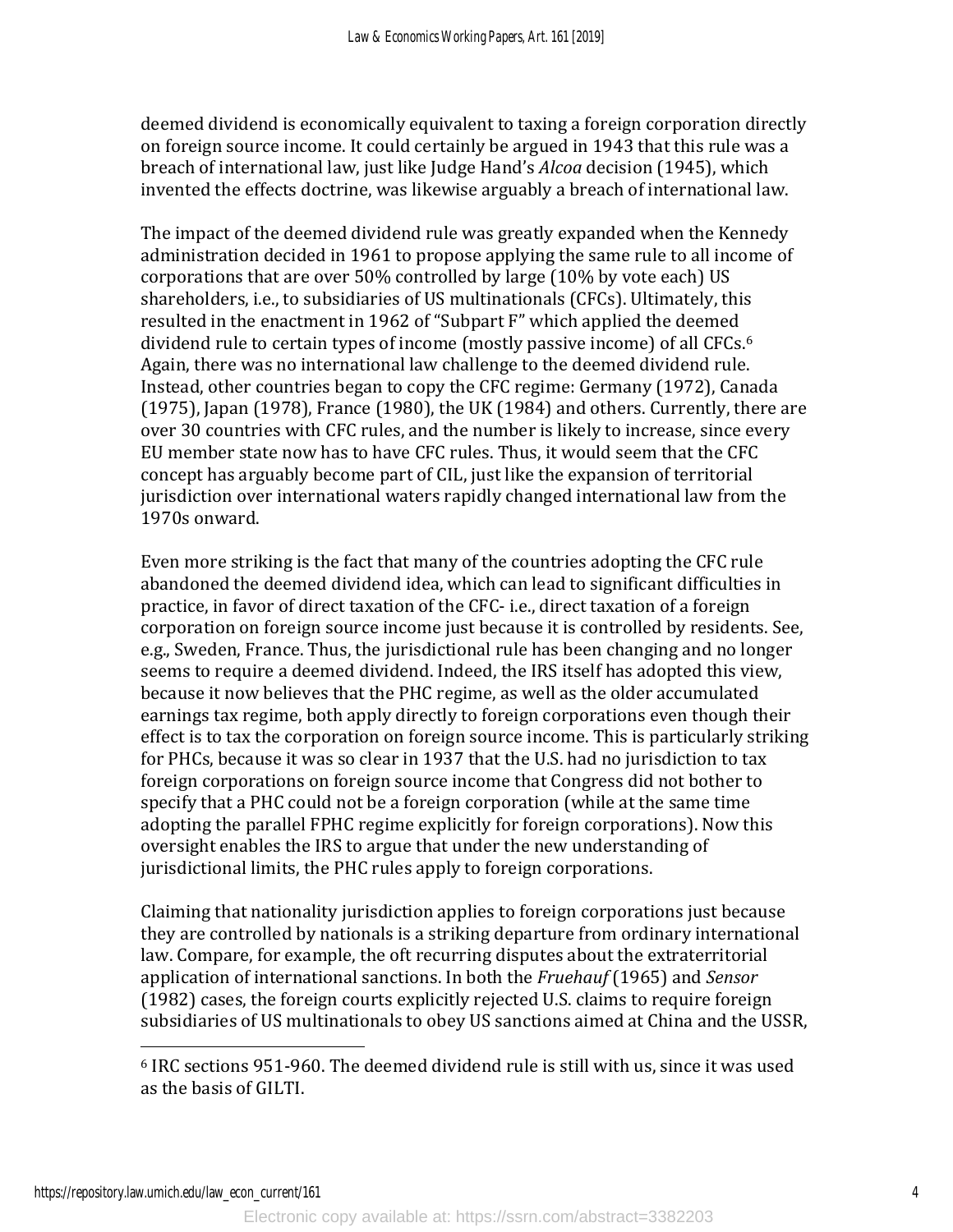respectively. In *Sensor*, the Dutch court went through all the possible grounds for jurisdiction and explicitly found that none applied. It was clear that nationality jurisdiction did not apply even though the subsidiary was controlled from the United States. 

What, then, enables the United States and other countries to expand nationality jurisdiction to subsidiaries in the tax area? The explanation is the "first bite at the apple rule", adopted by the League of Nations in 1923. Under that rule, the source (territorial) jurisdiction has the primary right to tax income arising within it, and the residence (nationality) jurisdiction is obligated to prevent double taxation by granting an exemption or a credit. Thus, permitting the expansion of residence jurisdiction to CFCs does not harm the right of source jurisdictions to tax them first; residence (nationality) jurisdiction only applies as a residual matter when the source jurisdiction abstains from taxing. This still leads sometimes to complaints by source jurisdictions that the residence jurisdiction is taking away their right to effectively grant tax holidays to foreign investors.

In general, I believe that this episode is a good illustration of the existence and growth of CIL in the tax area. In the 1930-1960s period, there was a clear rule of CIL that prohibited taxing foreign corporations on foreign source income. That rule was universally observed and was considered binding, as illustrated by the US avoiding an outright breach through the deemed dividend mechanism. However, once a lot of countries changed the rule by taxing CFCs directly, the US did not consider it binding any more, as indicated by applying the PHC regime to foreign corporations.

### **3.** The PE Threshold.

The PE threshold is included in all the tax treaties: A source country may not tax business profits unless the non-resident corporation earning these profits has a PE in the source state. The PE rule stems from  $19<sup>th</sup>$  century treaties, was included in the first models drafted by the League of Nations in the 1920s, and is found in almost every tax treaty negotiated since then. But is it CIL, i.e., does it bind countries in the absence of a treaty?

The core of the PE rule is the requirement of a physical presence, either directly (e.g., an office or a factory or employees) or through a dependent agent. Interestingly, the physical presence requirement is also found in US tax law in nontreaty situations. For example, in the *Piedras Negras* case from 1942 (i.e., long before there was a treaty between the US and Mexico), a radio station broadcasting in English from Mexico into Texas and deriving advertising revenue from Texas was held not to have a US trade or business (the IRC equivalent for PE) because it had no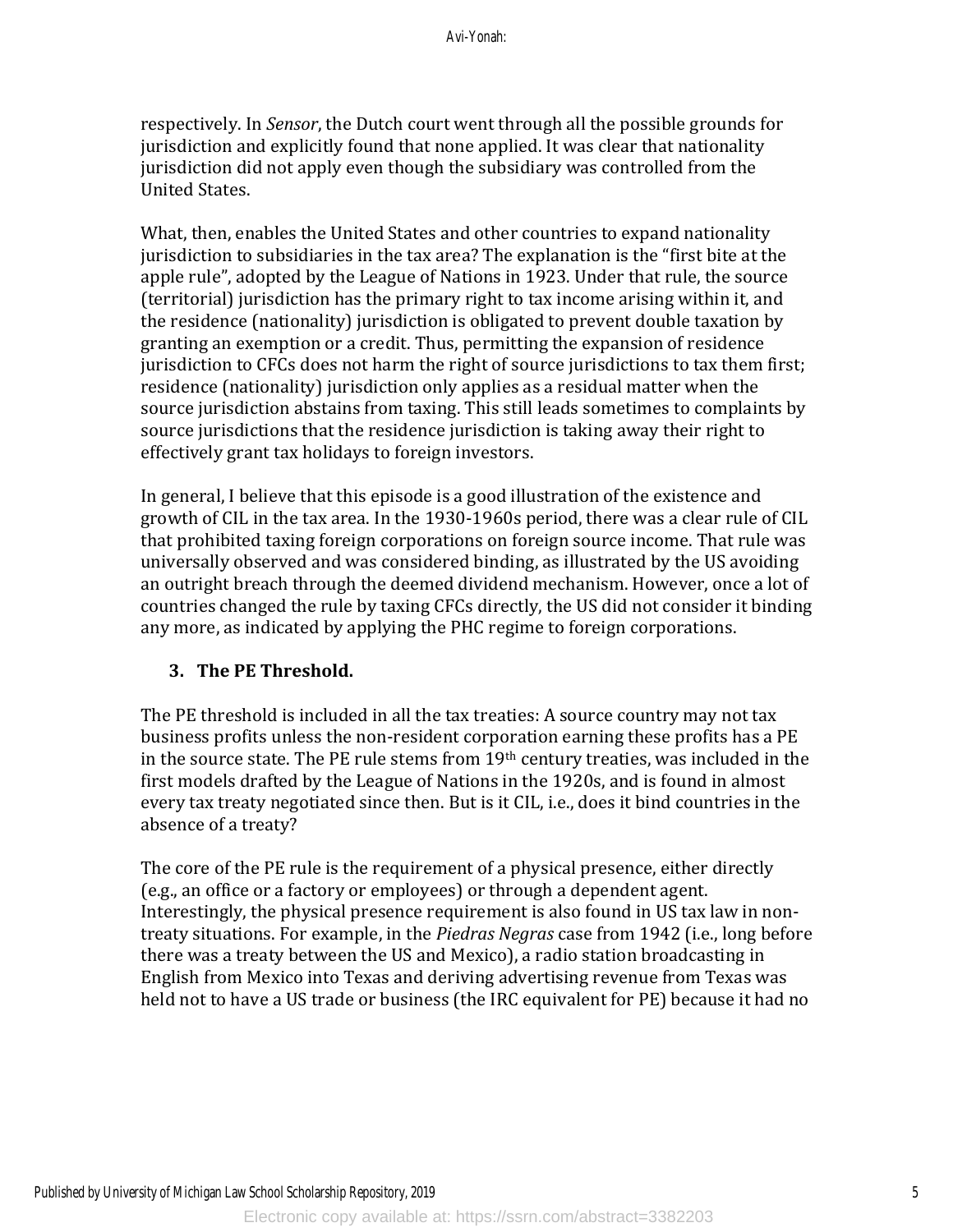physical presence in the US.<sup>7</sup> But this rule is not derived from CIL, it is a purely domestic US requirement. Could the US abandon it without offending CIL?<sup>8</sup>

I think the answer is no, and that this is evidenced by the recent behavior of the UK in the digital economy context. The basic problem of the PE rule is that it is hopelessly obsolete in the  $21<sup>st</sup>$  century, because multinationals can earn billions from a taxing jurisdiction without having any assets, employees, or even direct sales there (Facebook does not have any of these traditional items, it just has users). This is why there is a growing consensus that the PE threshold must be abandoned in favor of something else, like the EU proposal for a "substantial digital presence." The OECD has recently set out three options for reform in a consultation document, and they all abandon the PE threshold.

But what are countries to do in the meantime if they wish to tax the digital giants, and the PE threshold is included in their treaties? The interesting answer comes from the UK, the first country to adopt a "Google tax." The UK "diverted profits tax" (DPT) became effective on April 1, 2015 (i.e., before the OECD finalized the BEPS project that was supposed to solve this problem).<sup>9</sup> The DPT is intended primarily to address structures like Google's Double Irish Dutch Sandwich, which is contained in the guidance published by HMRC as Example 3.

Under Example 3, the US parent of a multinational group (company A) owns a subsidiary incorporated in Ireland that is treated under Irish law as resident in a tax haven (company D) which owns the IP for the rest of the world. Company D licenses the IP to Company C in the Netherlands, which in turn licenses it to Company B in Ireland. Company B owns Company E which provides sales and service support in the UK, with all sales contracts being finalized by Company B in Ireland.

Under this structure, UK tax is only applied to the cost plus profits of company E, which are minimal. Companies  $B$ ,  $C$  and  $D$  do not have a  $PE$  in the UK and are not subject to tax. Company B is taxable in Ireland, but most of its profits are payable as a royalty to Company C, which it turn pays most of its profits to Company D in the tax haven. There is no withholding tax on the payment from Company B to C (because of the Ireland- Netherlands tax treaty ans the EU directives) or from C to D (because the Netherlands does not tax outbound royalties). The U.S. CFC rules (pre-TCJA) do not apply because other than Company D, all the other entities in the group

<sup>&</sup>lt;sup>7</sup> COMMISSIONER OF INTERNAL REV. v. PIEDRAS NEGRAS BROADCASTING CO., 127 F.2d 260 (5th Cir., 1942).

 $8$  As a constitutional matter Congress could enact any rule it wanted, because it can override CIL just like it can override treaties; the question is whether it would be overriding CIL and not just treaties if it abolished the physical presence requirement.

<sup>&</sup>lt;sup>9</sup> 3 FA 2015, sections 80, 81, 86. 4 HMRC, Diverted Profits Tax: Interim Guidance (March 2015), 37.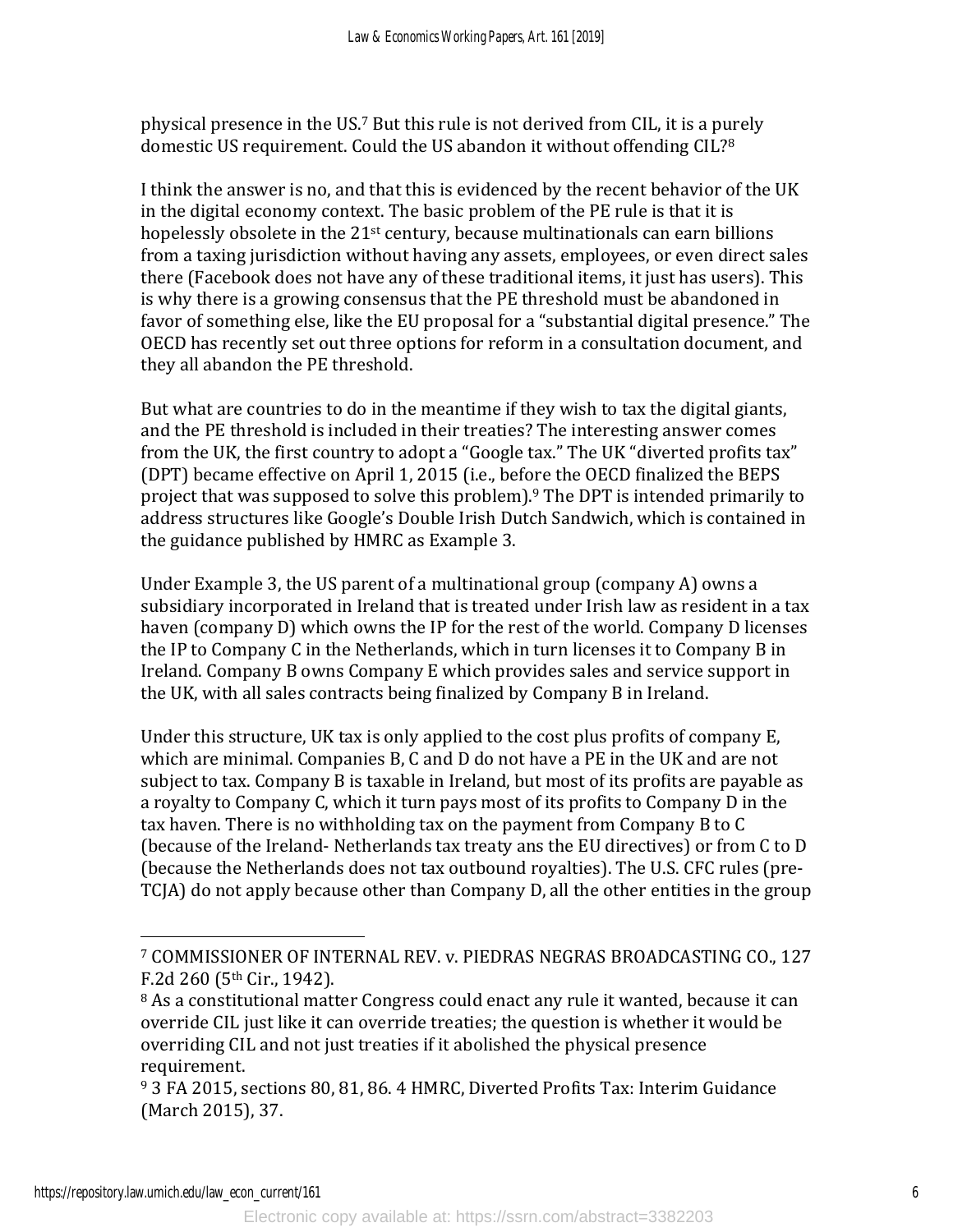are disregarded under check the box, and their activities attributed to Company D (regarded under the US rules as resident in Ireland).

The DPT subjects this arrangement to UK tax because Company B's affairs are arranged so as to avoid a UK PE. The section 86 charge will apply where there is a non-UK resident company (Company B) that is carrying on a trade; a UK resident (Company E, the "avoided PE") that is carrying on activities in the UK in connection with the supply of goods or services by Company  $B$ ; it is reasonable to assume that the activity of Company E or Company B was designed to avoid Company B being subject to UK CIT; there is a "tax mismatch" in that the tax paid by Company B in Ireland is less than  $80\%$  of the tax avoided by Company E ; and tax reduction was one of the main purposes of the arrangement.

If these conditions are satisfied, a  $25\%$  DPT applies to the diverted profits (i.e., the profits that would have been taxable to Company B in the UK had it had a PE). measured initially as 30% of the deductions taken by Company B, with later adjustments (and credits for any foreign tax).

The important point to realize is that the UK could have just overridden the PE threshold and taxed Company B directly, because in the UK like other common law jurisdictions (e.g., Australia) treaties are not self executing: They have to be implemented by an Act of Parliament, and that means that they can be overridden by a later Act of Parliament. But the UK government clearly felt itself bound by the PE threshold, or else it would not have devised such a complicated new tax that is not subject to the treaties (because it is not an income tax) and therefore not subject to CIL either (since CIL in this case stems from the treaties). This suggests that the PE threshold is in fact  $CIL^{10}$ 

# **4. The ALS.**

 

The ALS was invented by Mitchell Carroll in the 1930s and is now incorporated into articles  $7$  and  $9$  of all the treaties.<sup>11</sup> It states that in establishing the profit allocation between related parties (parent and subsidiary, or head office and branch) the proper standard is to treat the parties as if they were dealing with each other at arm's length.

Published by University of Michigan Law School Scholarship Repository, 2019

 $10$  It should be noted, however, that Australia, which also has the power to override treaties, chose to avoid the PE threshold by enacting in 2015 an anti-avoidance rule in the income tax. Australia argued that this was not a violation of the treaties because it was an anti-abuse measure (it amends Australia's GAAR). India and other countries enacted non-income "equalization levies," but that was presumably done to avoid the treaties, not CIL, especially since some of the enacting countries (e.g., Spain) are civil law countries in which treaties are superior to domestic law.  $11$  But see the 1933 League of Nations draft model tax treaty, which envisaged formulary apportionment as an alternative to ALS in the PE context.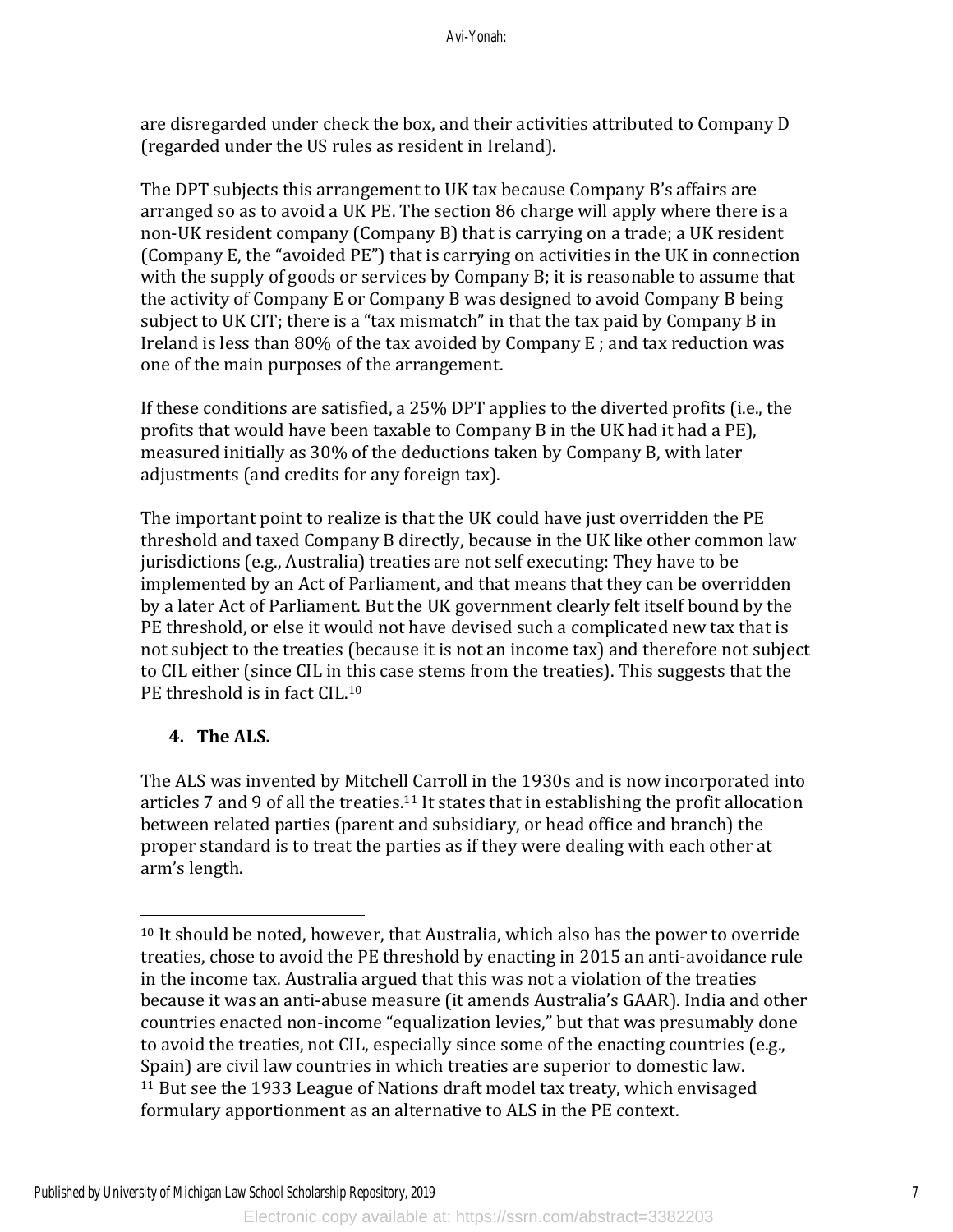It has long been argued that the ALS is  $CIL^{12}$  What is hard to prove is that countries consider themselves bound by the ALS in the absence of a treaty, because the ALS is the most common element in all the treaties.<sup>13</sup> But a recent US case is a good example.

*Altera* involved a cost sharing agreement between Altera, Inc. and its Cayman Islands subsidiary, and the US does not have a tax treaty with the Cayman Islands. The issue in *Altera* was whether the pool of costs that are covered by the cost sharing agreement must include the cost of stock options, even though there was overwhelming evidence that unrelated parties dealing at arm's length would not have shared those costs. The IRS had previously litigated and lost the same issue in *Xilinx*, which involved a cost sharing agreement with Xilinx's subsidiary in Ireland, so that the US-Ireland tax treaty applied. Thus, when confronted with *Xilinx*, Treasury could have distinguished it as a treaty case and amended the 1.482-7 cost sharing regulation any way it wanted for non-treaty cases. Specifically, Treasury could have relied on the legislative history of the commensurate with income standard of IRC 482. Congress stated for a cost-sharing agreement to satisfy the commensurate with income requirement, "the income allocated among the parties" should "reasonably reflect the actual economic activity undertaken by each," meaning that "the cost-sharer would be expected to bear its portion of **all** research and development costs."<sup>14</sup>

Moreover, Congress also stated that this result should govern **regardless of what unrelated parties would have done at arm's length**, stating that Treasury would not be required to focus on "industry norms or other unrelated party transactions" if they would not exist in a particular context (like "related party intangibles transfers"). H.R. Rep. No. 99-426, at 425 (1985). Congress explained that such transactions rarely if ever occur between unrelated parties:

**A** fundamental problem is the fact that the relationship between related **parties is different from that of unrelated parties....** The problems are particularly acute in the case of transfers of high-profit potential intangibles.... Industry norms for transfers to unrelated parties of less profitable intangibles frequently are not realistic comparables in these cases. Transfers between related parties do not involve the same risks as transfers to unrelated parties.<sup>15</sup>

Thus, Treasury could have just stated that the inclusion of the cost of stock options in the cost sharing pool between related parties is an exception to the ALS because there are no realistic comparables and precisely because unrelated parties would

<sup>&</sup>lt;sup>12</sup> Chantal Thomas, Customary International Law and State Taxation of Corporate Income: The Case for the Separate Accounting Method, 14 BERKELEY J. INT'L L. 99 (1996). 

<sup>&</sup>lt;sup>13</sup> Marian and Nash, supra.

<sup>&</sup>lt;sup>14</sup> H.R. Rep. No. 99-841, at II-638 (1986) (Conf. Rep., emphasis added).  $15$  Ibid.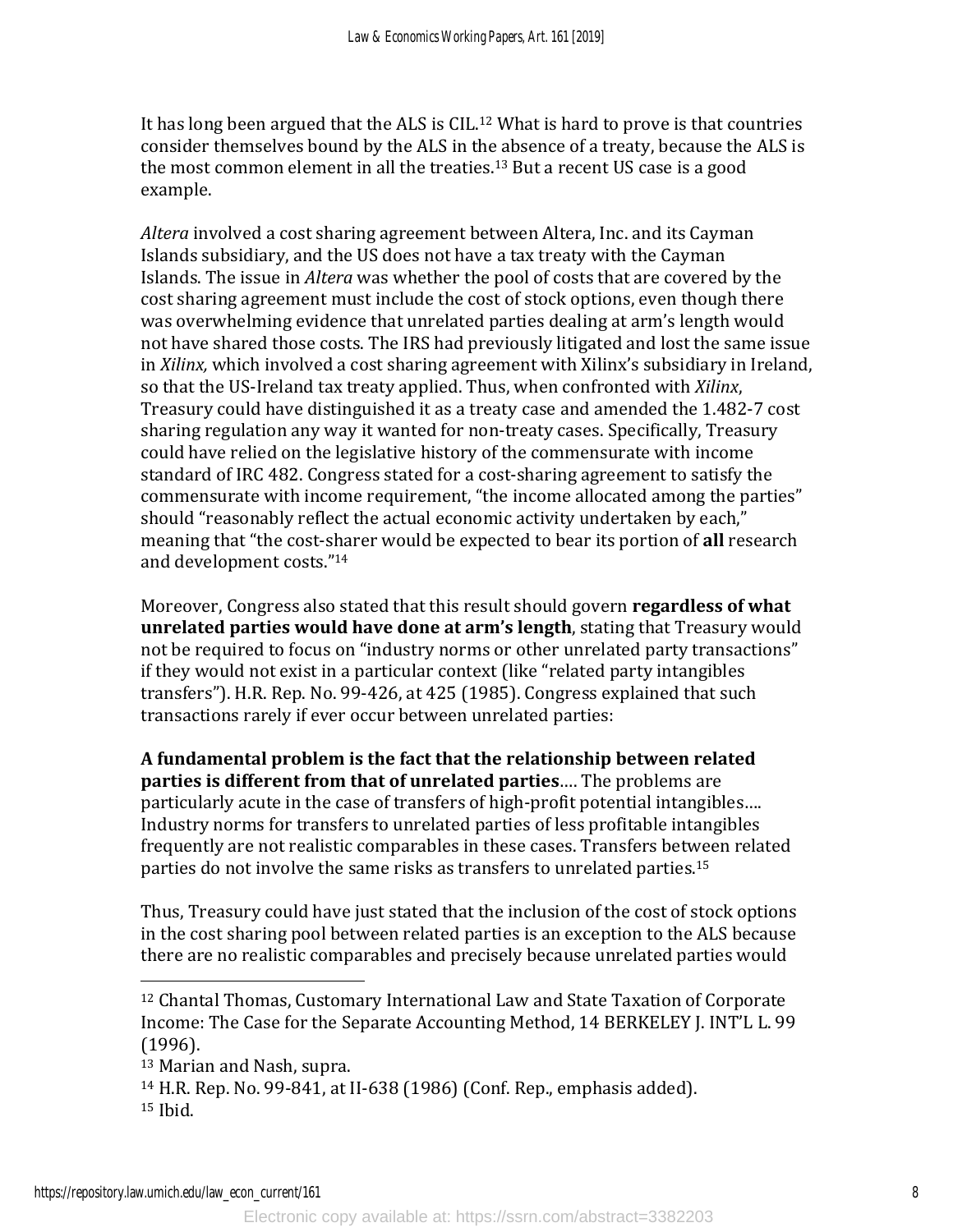not have agreed to share of cost of stock options since the value of the options depends on the performance of an entity that by definition they do not control (i.e., an unrelated party). The *Xilinx* outcome, after all, warned the Treasury that not to address the ALS risks losing the case. Instead, Treasury in a non-treaty context, in which it was not bound by the ALS (which is for domestic law purposes only a regulatory requirement, since it is not in IRC section 482), chose to stick with the ALS and risk the consequences.

The strong implication is that Treasury believes itself bound by the ALS even when there is no formal treaty-based or statutory requirement to be so bound (i.e., where there is no treaty), and that is the essence of *opinio juris*. Thus, I believe Treasury's behavior indicates that it believes the ALS is part of CIL, and hence that CIL exists.

### **5.** N**on-Discrimination.**

The prohibition against discrimination is included in all the tax treaties (article 24). Is it CIL?

The behavior of the US in two episodes suggests that the US believes it is. The first is the enactment of the original IRC section  $163(i)$  in 1989. The purpose of this section was to limit the deductibility of interest paid to foreign related parties, but the US decided to apply it to "tax-exempt related parties", even though no US tax exempt ever owns over 50% in the stock of a for profit corporation (or else it would be subject to UBIT). The US could have made  $163(i)$  a treaty override, but its behavior suggests that it was reluctant to flaunt the non-discrimination norm by explicitly applying  $163(i)$  only to foreign related parties. This suggests that nondiscrimination is CIL.

The second is the enactment of the BEAT in 2017. The BEAT explicitly only applies to foreign related parties. As a result it arguably violates non-discrimination, although in my opinion, it is not actually discriminatory because it also applies to payments from US parents to CFCs.<sup>16</sup> Importantly, there is no indication in the legislative history that the BEAT was intended to override treaties. This opened the door to some commentators to argue that the BEAT is in fact subject to nondiscrimination, and that it should not apply in the treaty context.<sup>17</sup> The reluctance of

<sup>&</sup>lt;sup>16</sup> Arguably, though, it violates article  $24(4)$ , because it denies a deduction for payments to a foreign related party that is fully deductible when paid to a domestic related party. Still, it can be argued that formally the BEAT does not deny any deductions (its an alternative minimum tax on a redefined tax base).

<sup>&</sup>lt;sup>17</sup> See Rosenbloom, H. David and Shaheen, Fadi, The BEAT and the Treaties (August 1, 2018). Tax Notes International, Vol. 92, No. 1, 2018. Available at

SSRN: https://ssrn.com/abstract=3229532 or http://dx.doi.org/10.2139/ssrn.3229

<sup>532;</sup> Wells, Bret and Avi-Yonah, Reuven S., The Beat and Treaty Overrides: A Brief Response to Rosenbloom and Shaheen (August 16, 2018). U of Houston Law Center Research Paper; Tax Notes International, October 22, 2018, p. 383; U of Michigan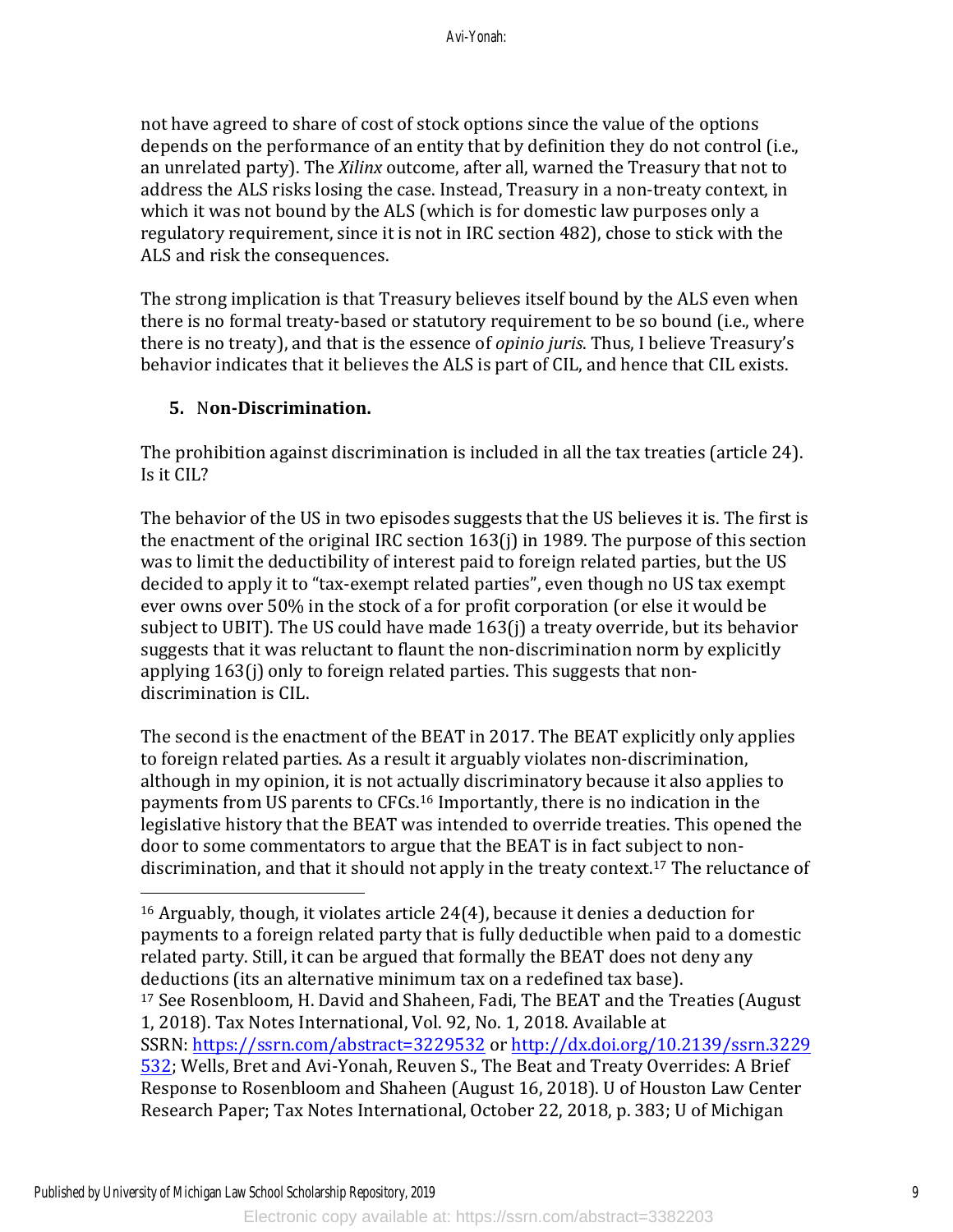the US to state that it was overriding article 24 suggests that it believes nondiscrimination to be CIL. It was even suggested in the Congressional hearing that the BEAT is a non-income tax, similarly to the UK behavior in the DPT episode, and this likewise suggests a reluctance to appear to violate non-discrimination when there is no treaty bar from doing so (since the treaties can be overridden).

## **6. Conclusion: What Difference Does It Make?**

I believe that the above episodes are sufficient to prove that CIL exists in some cases of tax law. But it should also be admitted that these are relatively limited instances. I do not believe that the broader principles that in my opinion underlie the international tax regime (ITR), namely the benefits and single tax principles, are CIL, because they are violated too frequently in practice. Even the prohibition against double taxation that motivated the establishment of the ITR is frequently violated.<sup>18</sup>

Does the existence of CIL in tax law make a practical difference? After all, in the United States, CIL as well as treaties can be overridden by Congress through unilateral legislation, and perhaps even by Treasury through administrative action. As the Supreme Court stated in 1900:

International law is part of our law, and must be ascertained and administered by the courts of justice of appropriate jurisdiction as often as questions of right depending upon it are duly presented for their determination. For this purpose, where there is no treaty and no **controlling executive or legislative act or judicial decision, resort must** be had to the customs and usages of civilized nations...<sup>19</sup>

But there are three situations in which CIL is nevertheless relevant as a practical matter: In countries where international law is superior to domestic law, or in international tribunals; in cases where there is no Federal law or binding treaty; and in state law.

### **a. Outside the US.**

Outside the US, international law may be treated as superior to domestic law. This is certainly true of treaties (the VCLT explicitly rejects treaty overrides, and it is generally binding directly or as CIL, since almost every country other than the US has ratified it) but it can also be true of CIL. This is of particular interest to

<u> 1989 - Andrea San Andrea San Andrea San Andrea San Andrea San Andrea San Andrea San Andrea San Andrea San An</u> Law & Econ Research Paper No. 18-019; U of Houston Law Center No. 2018-A10; U of Michigan Public Law Research Paper No. 617. Available at SSRN: https://ssrn.com/abstract=3232974 or http://dx.doi.org/10.2139/ssrn.3232 974.

 $18$  See the debate about whether the human rights treaties are CIL, since they are almost universally both ratified and violated in practice.

 $19$  The Paquete Habana, 175 U.S. 677, 700 (1900) (emphasis added).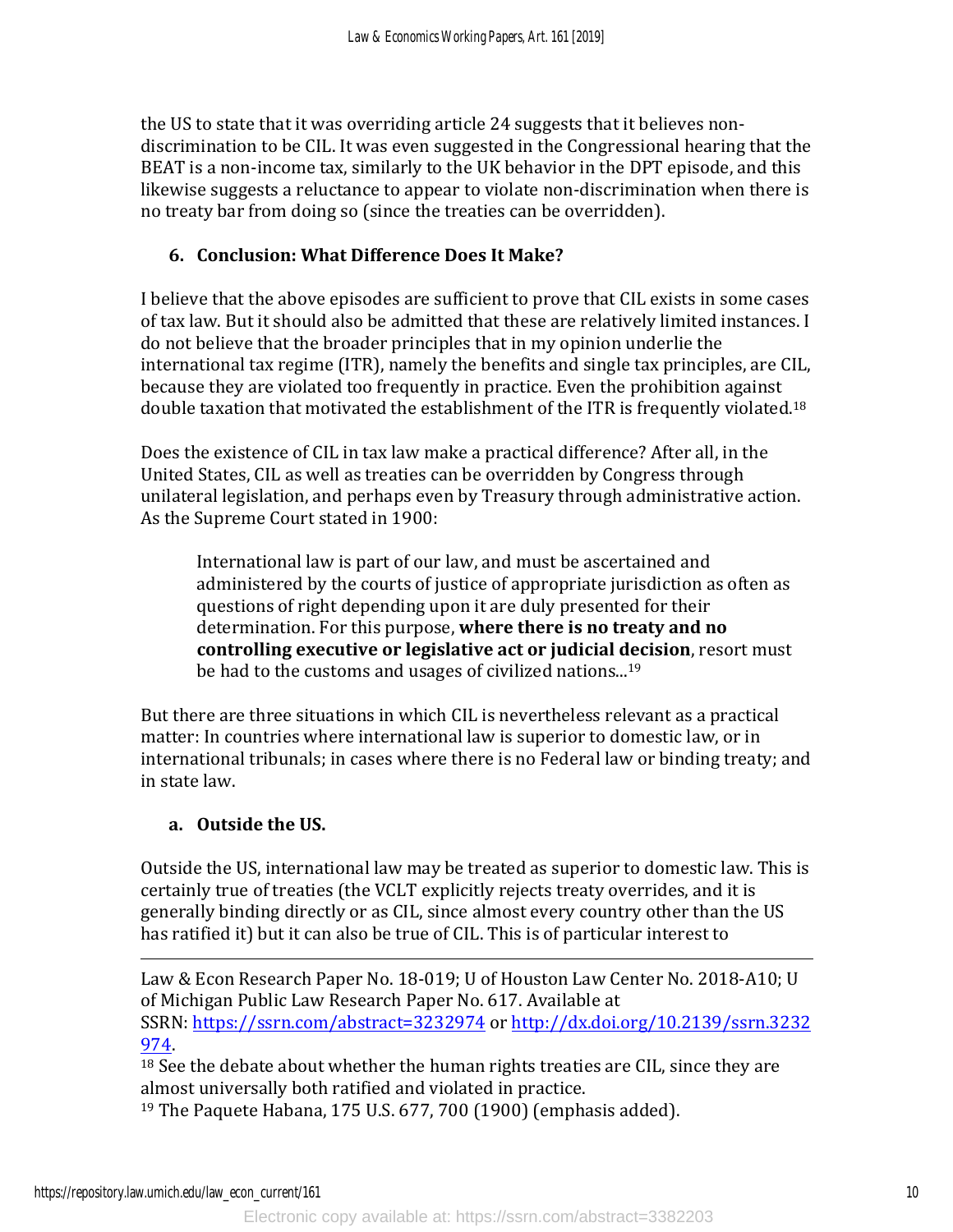multinationals that may in some cases be able to invoke CIL in international tribunals.

The pending arbitration between Vodafone PLC, the UK and Netherlands based telecommunications giant, and the government of India is a good example. Vodafone invoked arbitration proceedings under both the India-U.K. and the India-Netherlands investment agreements to resolve its long-running tax dispute with India involving a 2007 acquisition. That dispute involves the tax treatment of capital gains from the Vodafone Group's 2007 acquisition of a majority stake in what was Hutchison Whampoa Ltd.'s call center business, Hutchison Essar. Although the transaction was effected by the sale of shares in a Caymans holding company, the Indian tax authority argued that Vodafone was required to withhold some \$2 billion in capital gains tax at source. However, Vodafone argued that it had no tax liability on the transaction because the transfer of shares took place outside India. The Indian Supreme Court decided the case in Vodafone's favor in January 2012, but shortly after, in March, the Indian government announced surprise retroactive legislative changes, explicitly stating that the term "transfer" includes asset transfers undertaken indirectly through the sale of shares of legal entities. In the arbitration proceedings, Vodafone has argued that CIL governs the case and that under CIL there was no tax nexus in India, and that the retroactive tax amounted to an expropriation. Since the case is in an international arbitration tribunal, CIL could decide the outcome despite the contrary explicit Indian legislation.

### **b. US-Federal.**

As the Supreme Court has stated, CIL can be applied in US courts where there is no explicit federal legislation. This is basically the taxpayer's position in *Altera*, although it is not arguing the case explicitly on CIL grounds, but rather based on the Treasury's refusal to state that the cost sharing regulations are an exception to the ALS. In my opinion this argument is misguided, because Congress overrode the ALS in this context when it amended IRC section 482 in 1986, but the court may rule otherwise. Another instance where US taxpayers could invoke CIL is in the definition of US trade or business, like in the *Piedras Negras* case (the physical presence requirement), because the term is not defined in the IRC. It is also possible to imagine a non-discrimination argument being made in the absence of a treaty on CIL grounds.

In principle this is a broad area for lawyers to cover, because it is definitely plausible to argue that all the 80% of the treaties that are identical constitute CIL and are binding in the US in the absence of a treaty, or at least an explicit contrary practice in US treaties, legislation or regulation. One intriguing possibility is the new primary purpose test (PPT), which under the OECD BEPS project and the Multilateral Instrument (MLI) must be included in every tax treaty that is governed by the MLI (a rapidly increasing number). The PPT states that treaty based transactions can be rejected if a primary purpose of the transaction is to take advantage of the treaty. This language can also be found in the limitation of benefits (LOB) provision of some